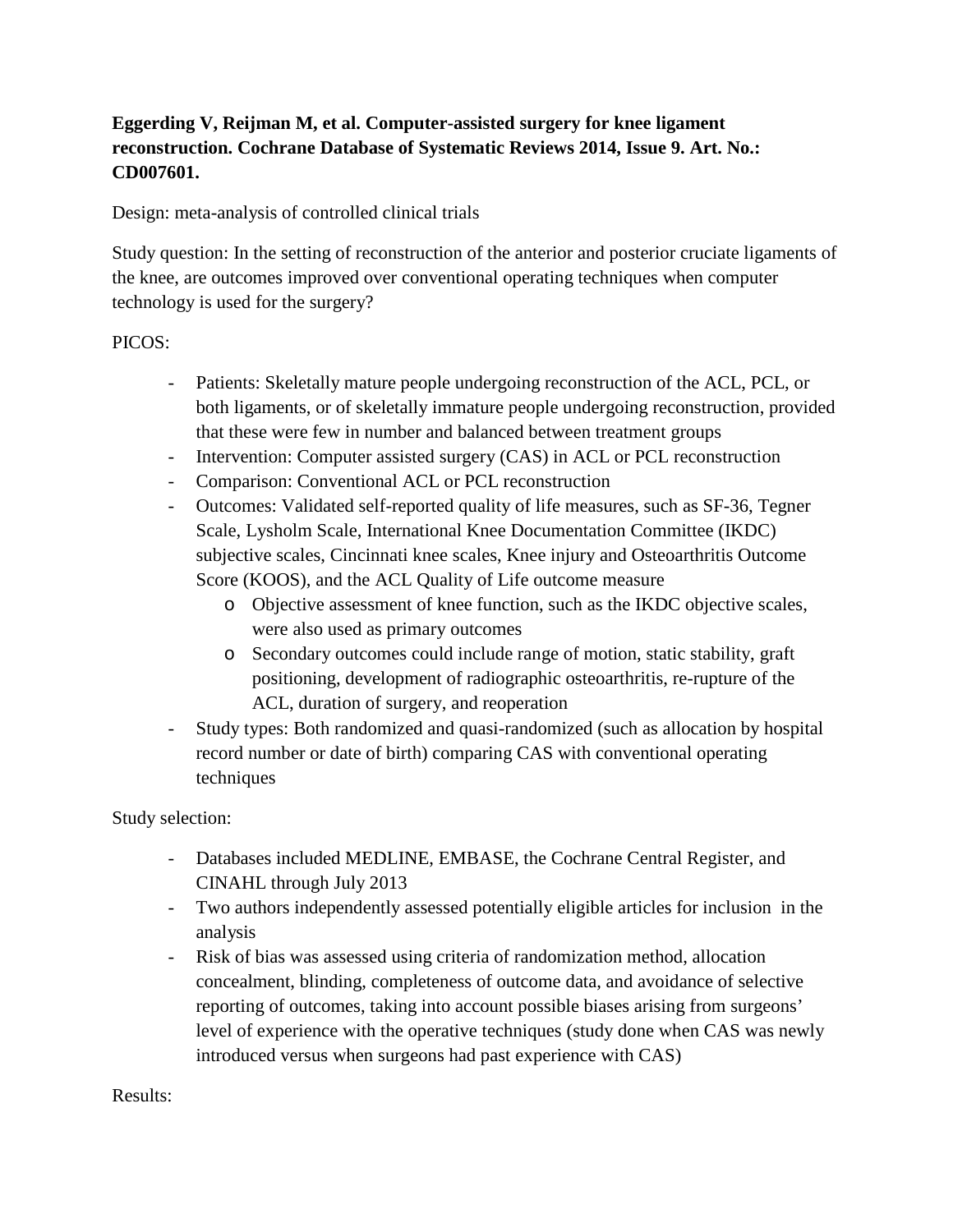- The authors included five studies with 366 participants (all from Europe), all of which compared computer assisted ACL reconstruction with conventional surgery (no studies of PCL were included)
	- o There were some variations in the technical details of the computer assistance
- Two studies with 120 patients reported subjective IKDC scores at 2 or more years followup; there were no statistically or clinically differences between groups (2.05 points on the 100 point IKDC); the minimal clinically important difference (MCID) is considered to be 6.3 at 6 points and 16.7 at 12 months
	- o The same two studies also reported Lysholm scores, for which there also were no differences between groups
- Three studies reported IKDC objective scores, and all but three patients had examination scores which were graded by the examiners as normal; scores of CAS and conventional ACL surgery were identical
- Similarly, for secondary outcomes such as rotational stability on the pivot shift test, three studies showed nearly identical outcomes between the two surgical techniques
- Arthrometric testing in three studies, either with the KT-1000 or with the Telos device, similarly showed no differences between groups
- Anatomical and technical outcomes such at tunnel placement were reported by all five included studies; tibial tunnel placement was not reported to have different accuracy in any study, and the one study reporting more accurate femoral tunnel placement for the CAS group reported equal IKDC subjective and objective outcomes
- Adverse events such as tendon ruptures, thromboembolic events, infections were not observed with either technique
- CAS added time to the operation, varying between 9.3 and 27 additional minutes

Authors' conclusions:

- There is insufficient evidence from randomized trials to draw conclusions about the effectiveness of CAS, but the currently available evidence does not indicate that CAS in knee ligament reconstruction improves outcome
- The studies tended to be small and were not without risk of bias, meaning that the current state of the evidence is only of moderate quality (future research is likely to have an important impact on the estimate of effect, and may change the estimate
- The reporting of the trials is generally poor, and more rigorous trials are needed to establish whether CAS plays a valuable part in ACL reconstruction

## Comments:

- Although the authors are correct to say that the studies were somewhat small and possibly underpowered, the 95% confidence intervals for the pooled IKDC outcomes did not include a value exceeding the minimal clinically important difference; small